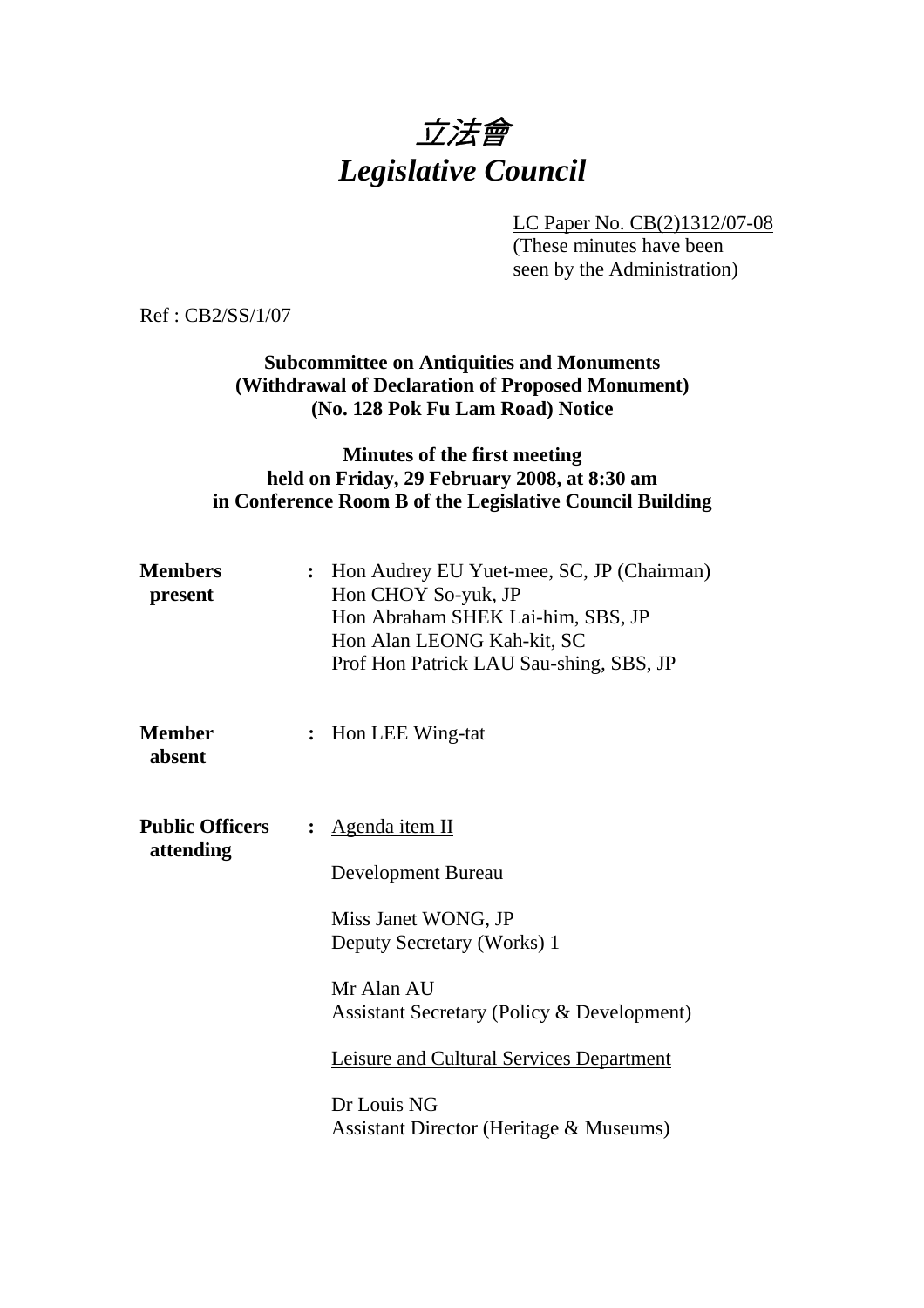## Department of Justice

Miss Angie LI Government Counsel

| <b>Clerk</b> in<br>attendance | Miss Odelia LEUNG<br>Chief Council Secretary (2)6    |
|-------------------------------|------------------------------------------------------|
| <b>Staff</b> in<br>attendance | : Mr Stephen LAM<br><b>Assistant Legal Adviser 4</b> |
|                               | Mr Stanley MA<br>Senior Council Secretary (2)6       |
|                               | Miss Carmen HO<br>Legislative Assistant (2)6         |

#### Action

#### **I. Election of Chairman**

Professor Patrick LAU declared interest as a member of the Antiquities Advisory Board (AAB).

2. Mr Abraham SHEK, the Member who had the highest precedence in the Council among those who were present at the meeting, presided over the election of the Chairman of the Subcommittee.

3. Ms Audrey EU was nominated by Mr Abraham SHEK and the nomination was seconded by Professor Patrick LAU. Ms Audrey EU accepted the nomination. There being no other nominations, Ms Audrey EU was elected as the Chairman of the Subcommittee.

4. The Subcommittee deliberated (Index of proceedings attached at **Annex**).

## **II. Meeting with the Administration**  [L.N. 59 of 2007, L.N. 21 of 2008, LegCo Briefs File ref: HAB/CS/CR 4/1/83 and DEVB/CS/CR 4/1/83, LC Paper Nos. LS63/06-07 and LS44/07-08]

5. The Chairman, Miss CHOY So-yuk and Mr Alan LEONG noted with grave concern the significant difference in the assessment of the contribution and social influence of the original owner of the buildings within Rural Building Lot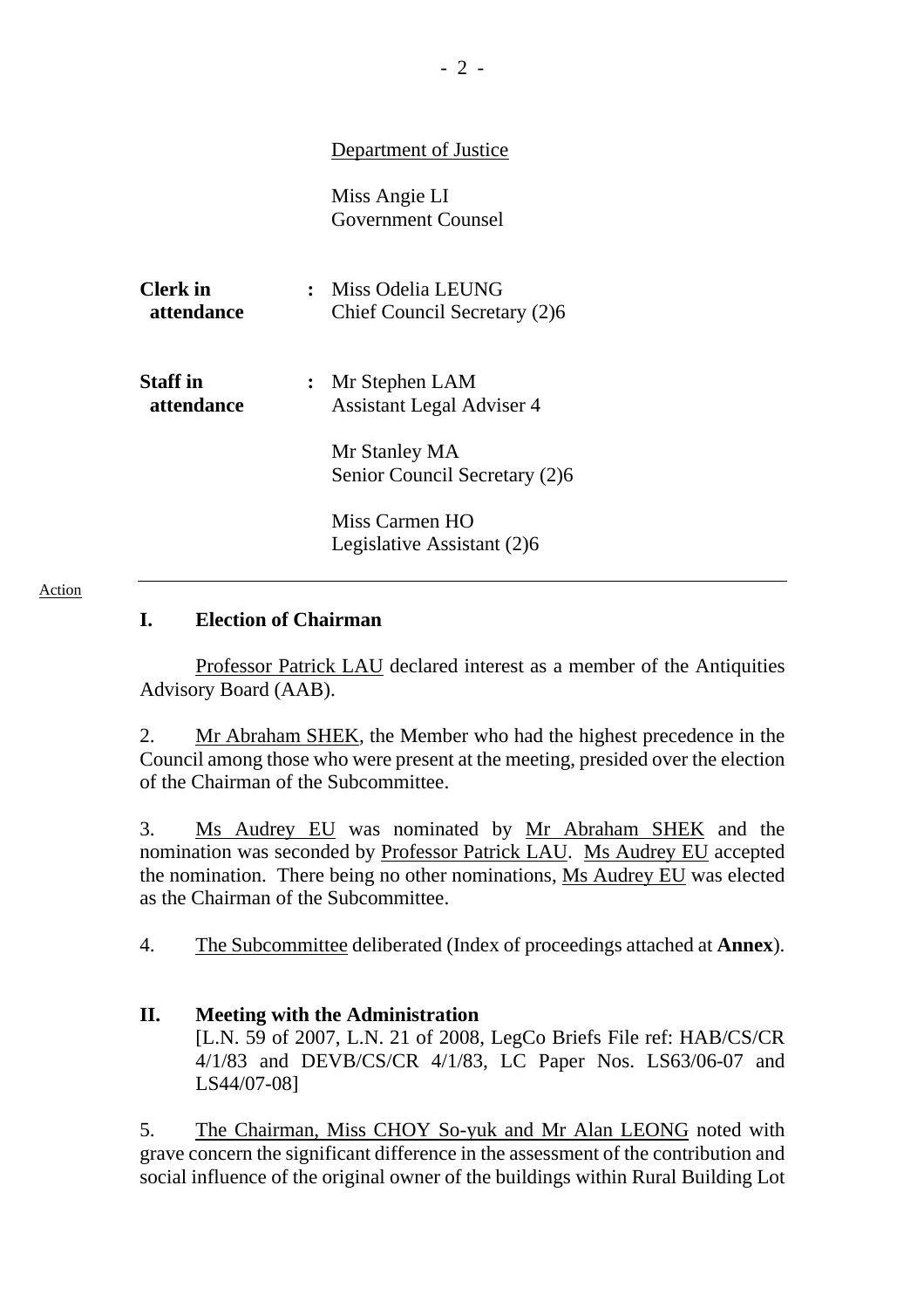No. 324, No. 128 Pok Fu Lam Road, Hong Kong (the Building), as detailed in the two relevant Legislative Council Briefs. Members sought explanations for not declaring the Building as a monument.

6. Deputy Secretary (Works) 1 explained that the purpose of declaring the Building as a proposed monument on 20 April 2007 was to protect it from demolition as there was an immediate demolition threat. The declaration of the Building as a proposed monument had allowed time for the Antiquities Authority to consider in a comprehensive manner the heritage value of the Building. Even without making the Notice to withdraw the declaration (L.N. 21 of 2008), the Notice to declare the Building as a proposed monument (L.N. 59 of 2007) would expire after 19 April 2008.

7. Assistant Director (Heritage & Museums) explained to members the reasons for not declaring the Building as a monument. He highlighted that before the declaration of the Building as a proposed monument, the Antiquities and Monuments Office (AMO) had not been able to gain access to the Building nor establish a direct dialogue with its owner. Because of this, AMO's previous assessment of the architectural value of the Building was based on its external appearance as viewed from a distance, and of its general heritage value on the information available to AMO at the time. With the consent of the Building's owner, AMO had successfully gained access to the Building in the past few months to carry out comprehensive assessment of its heritage value, arrange for members of AAB to visit the site and the Building, and obtain new information through on-site inspections. Based on its comprehensive assessment, AMO was of the view that while the Building possessed some heritage value, it was not up to the required high threshold that justified its declaration as a monument. AAB unanimously supported the withdrawal of the declaration. It accorded the Building a Grade III status under its administrative grading system.

8. Assistant Director (Heritage & Museums) stressed that AMO had all along assessed the heritage value of buildings in a professional, impartial and objective manner. In the case of King Yin Lei which was a rare Chinese Renaissance style architecture, a Mainland expert was appointed to carry out a study on the restoration works. He reiterated that the staff of AMO had the required expertise to assess the heritage value of the Building.

9. Members were concerned about the options available legally to preserve the Building. Assistant Legal Adviser 4 advised that although the Subcommittee might move a motion to repeal L.N. 21 under section 34 of the Interpretation and General Clauses Ordinance (Cap. 1), its repeal could not revive the legal effect of L.N. 59 of 2007. Based on his understanding of sections 2A and 2B of the Antiquities and Monuments Ordinance (Cap. 53) (the Ordinance) and subject to the Administration's confirmation, the Authority (defined now under section 2 of the Ordinance to mean the Secretary for Development) could only declare a building within private land to be a proposed monument once. Subject to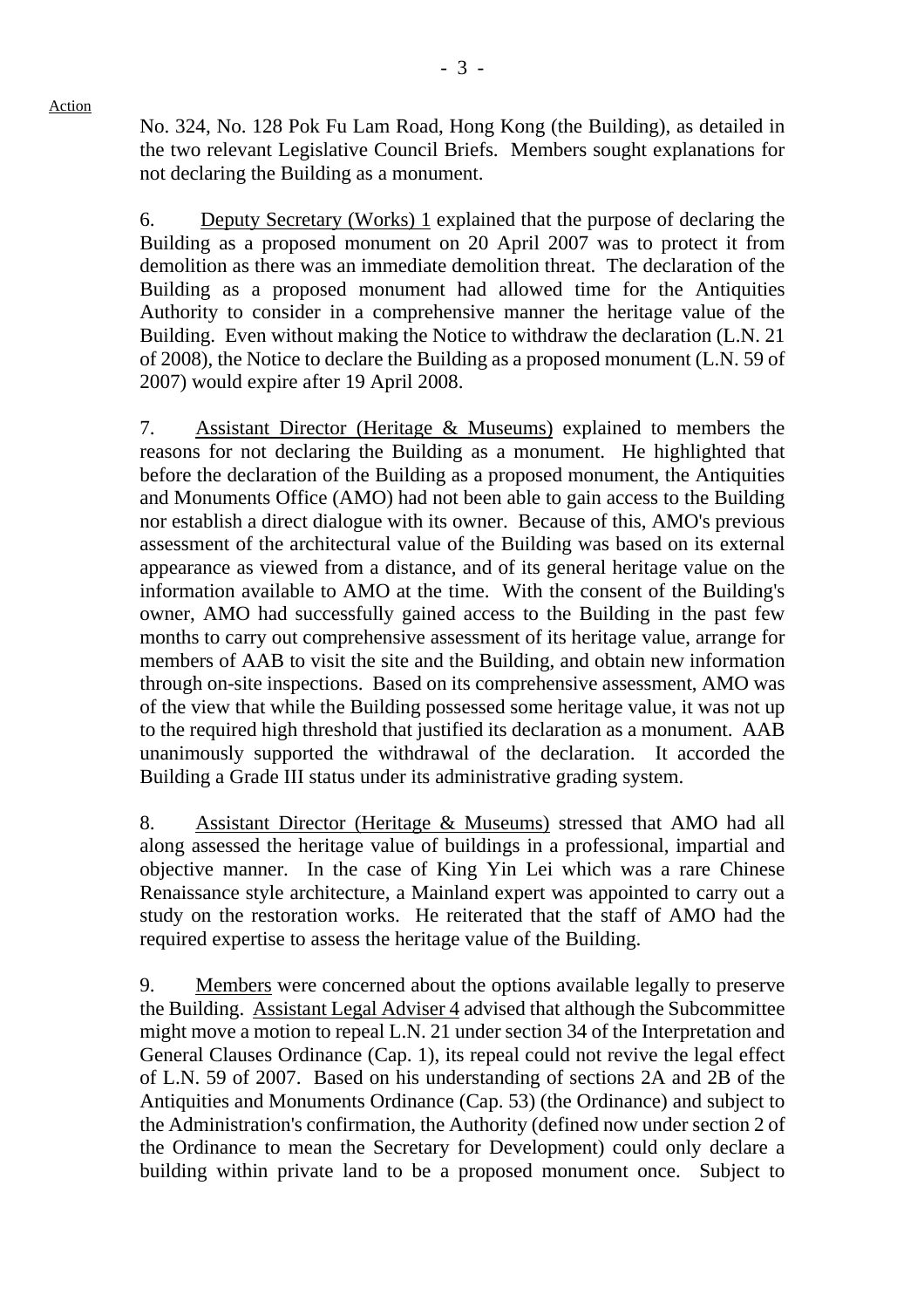section 4 of the Ordinance, the Authority might, after consultation with the Antiquities Advisory Board and with the approval of the Chief Executive, by notice in the Gazette, declare a building which the Authority considered to be of public interest on specified grounds to be a monument under section 3 of the Ordinance.

[*Post-meeting note* : The Administration's view on the legal effect of L.N. 21 and the options available legally to preserve the Building was in the Administration's response [LC Paper No. CB(2)1311/07-08(01)].]

#### Follow-up

10. Members were not convinced by the Administration's explanations. They requested the Administration to provide written response to the following -

- (a) What options were available legally to preserve the Building?
- (b) Why an independent expert had not been appointed to assess the heritage value of the Building? As AMO had undertaken the assessment by itself, what kind of expertise was required for such assessment and why AMO was considered capable of undertaking the task?
- (c) Which members of AAB had visited the Building and when was the visit conducted? What was the information provided to them to facilitate their understanding and assessment of the heritage value of the Building and when was it provided? Whether any discussions had been held with these members after the visit; and, if so, the details of the discussions.
- (d) Whether the Grade III status accorded to the Building by AAB could be reviewed?
- (e) In addition to the on-site inspections of the Building, what other actions had been taken by the Administration between the period after the declaration of the Building as a proposed monument on 20 April 2007 and before the withdrawal of the declaration on 1 February 2008? Whether the Administration had held any discussions with the owner of the Building, and, if so, what were the outcomes?
- (f) Whether any loopholes in the existing policy on heritage preservation had been revealed concerning the declaration of the Building as a proposed monument and the subsequent withdrawal of the declaration? If the answer was "yes", what were they? If the answer was "no", why?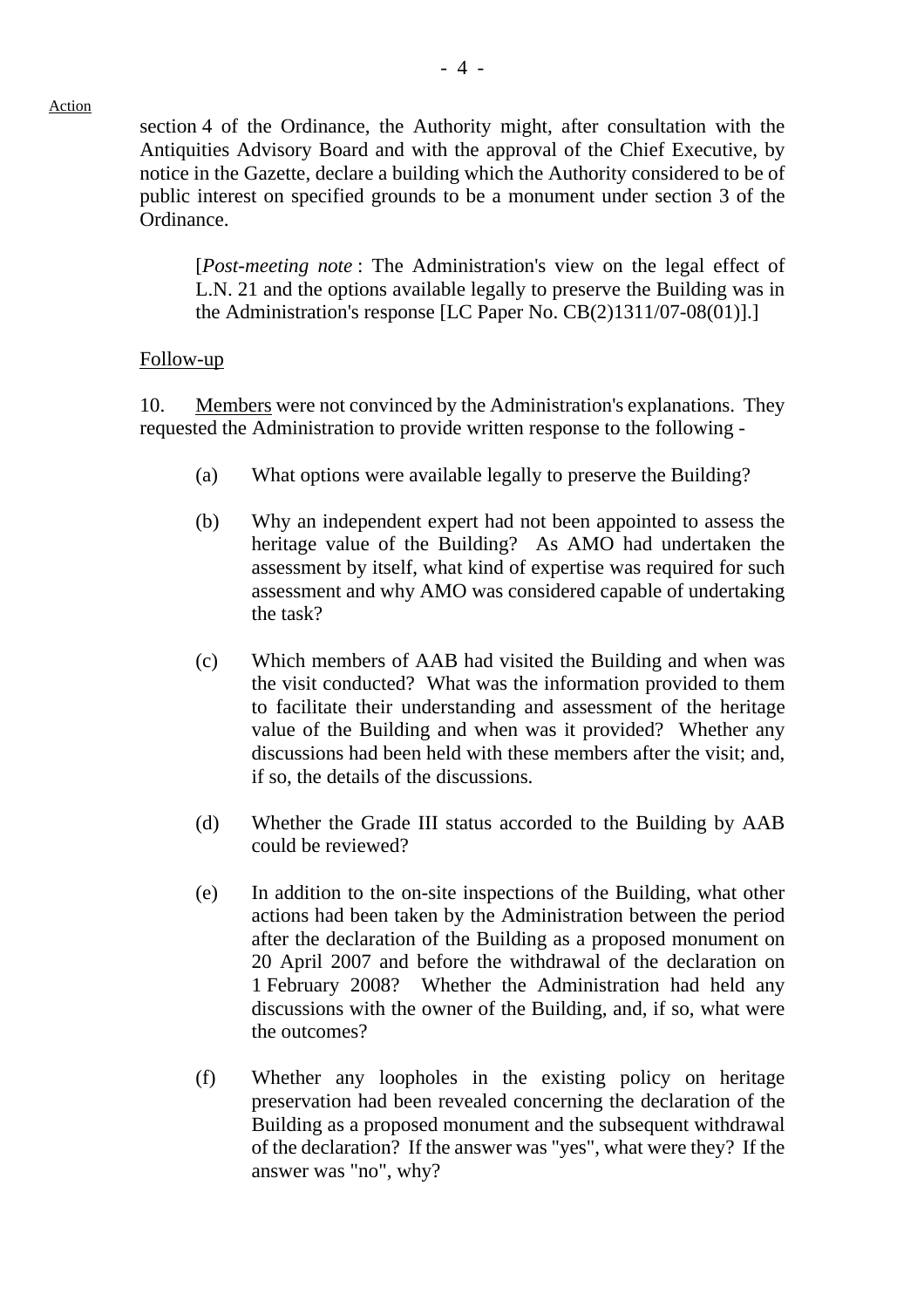(g) Information on the rezoning application filed by the owner of the Building to the Town Planning Board.

11. Members agreed that to allow time for the scrutiny of L.N. 21, its scrutiny period be extended from 12 March to 9 April 2008. The Chairman would give notice to move a motion to that effect at the Council meeting on 12 March 2008.

12. Members also agreed that the Subcommittee would only consider issues relating to L.N. 21, and any policy matters concerning heritage conservation should be referred to the Panel on Home Affairs for consideration.

## **III. Any other business**

Date of next meeting

13. Members agreed to hold the next meeting at 8:30 am on 12 March 2008. Members also agreed to invite the Hong Kong Institute of Architects and Mr William Meacham, former Chairman of the Hong Kong Archaeological Society, to attend the meeting to give views on L.N. 21.

14. There being no other business, the meeting ended at 9:45 am.

Council Business Division 2 Legislative Council Secretariat 11 March 2008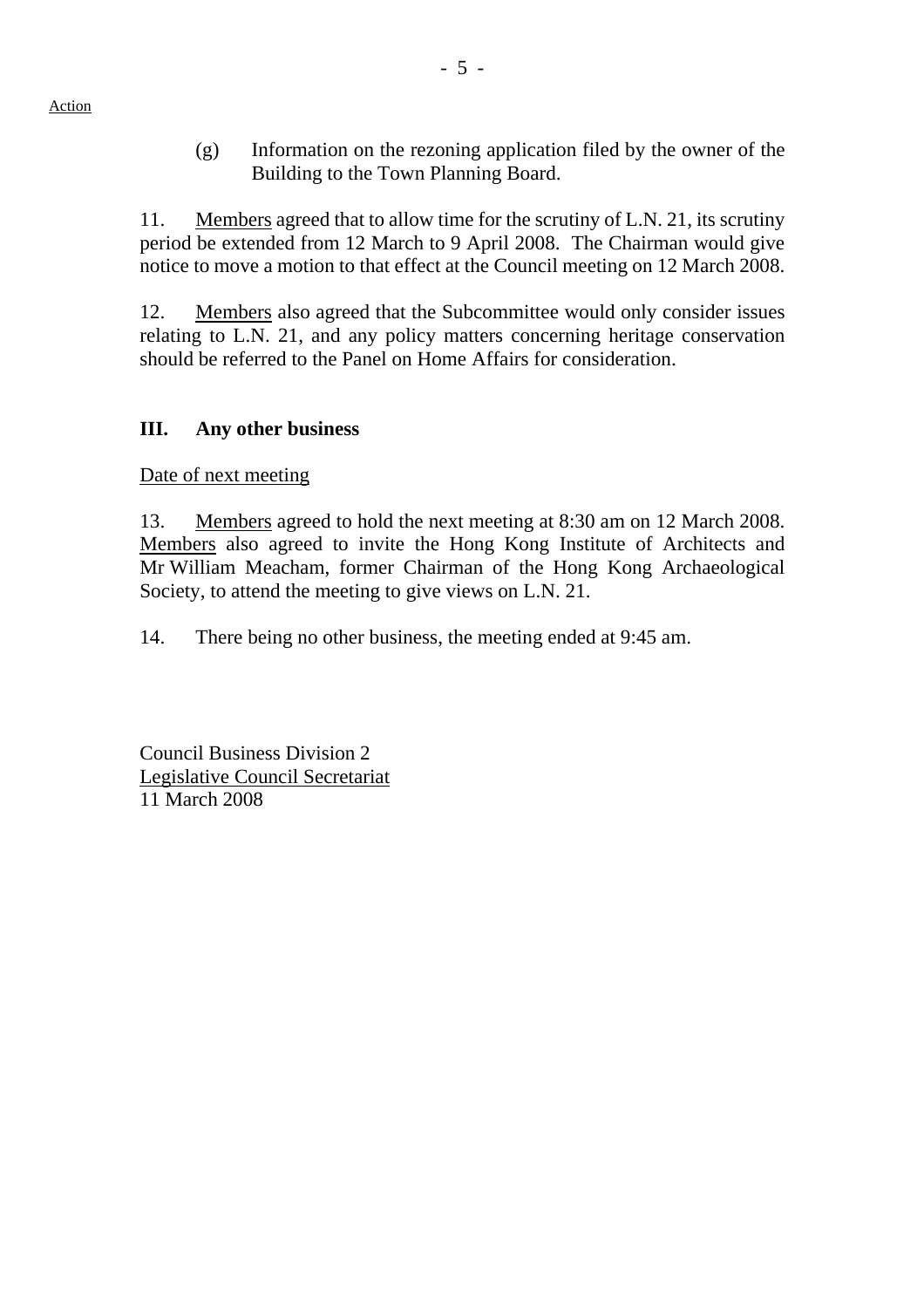## **Proceedings of the first meeting of Subcommittee on Antiquities and Monuments (Withdrawal of Declaration of Proposed Monument) (No. 128 Pok Fu Lam Road) Notice on Friday, 29 February 2008, at 8:30 am in Conference Room B of the Legislative Council Building**

| <b>Time</b><br>marker | <b>Speaker</b>                                      | <b>Subjects</b>                                                                                                                                                                                                                                                                                                                                                                                                                                                                                                                                                                                                                                                                                                                                                                                                                                                                                                                          | <b>Action</b><br>required |
|-----------------------|-----------------------------------------------------|------------------------------------------------------------------------------------------------------------------------------------------------------------------------------------------------------------------------------------------------------------------------------------------------------------------------------------------------------------------------------------------------------------------------------------------------------------------------------------------------------------------------------------------------------------------------------------------------------------------------------------------------------------------------------------------------------------------------------------------------------------------------------------------------------------------------------------------------------------------------------------------------------------------------------------------|---------------------------|
| $000000 -$<br>000545  | Mr Abraham SHEK<br>Ms Audrey EU<br>Prof Patrick LAU | <b>Election of Chairman</b>                                                                                                                                                                                                                                                                                                                                                                                                                                                                                                                                                                                                                                                                                                                                                                                                                                                                                                              |                           |
| $000546 -$<br>000845  | Chairman<br>Admin                                   | Briefing by the Administration on L.N. 59 of 2007<br>and L.N. 21 of 2008 respectively concerning the<br>declaration and withdrawal of the declaration of the<br>buildings within Rural Building Lot No. 324, No.<br>128 Pok Fu Lam Road, Hong Kong together with all<br>structures erected on such land (the Building) as a<br>proposed monument.                                                                                                                                                                                                                                                                                                                                                                                                                                                                                                                                                                                        |                           |
| $000846 -$<br>001506  | Chairman<br>Clerk<br>ALA4                           | The Clerk's briefing on the scrutiny period for<br>L.N. 21 and the power of the Legislative Council<br>(LegCo) to amend an item of subsidiary legislation<br>before the expiry of the scrutiny period                                                                                                                                                                                                                                                                                                                                                                                                                                                                                                                                                                                                                                                                                                                                    |                           |
|                       |                                                     | ALA4's advice that L.N. 59 should be effective for<br>12 months until 19 April 2008 if not for the making<br>of L.N. 21. As L.N. 21 was effective immediately<br>after it was published in the Gazette on 1 February<br>2008, its repeal would not revive the legal effect of<br>L.N. 59 until 19 April 2008.<br>Subject to the<br>Administration's confirmation, the Authority (defined<br>now under section 2 of the Ordinance to mean the<br>Secretary for Development) could only declare a<br>building within private land to be a proposed<br>Subject to section 4 of the<br>monument once.<br>Ordinance, the Authority might, after consultation<br>with the Antiquities Advisory Board and with the<br>approval of the Chief Executive, by notice in the<br>Gazette, declare a building which the Authority<br>considered to be of public interest on specified<br>grounds to be a monument under section 3 of the<br>Ordinance. |                           |
| $001507 -$<br>002509  | Chairman<br>Admin                                   | Chairman's concern about the significant differences<br>in the assessment of the contribution and social<br>influence of the owner of the Building and its<br>heritage value as detailed in the two relevant LegCo<br>Briefs.                                                                                                                                                                                                                                                                                                                                                                                                                                                                                                                                                                                                                                                                                                            |                           |
|                       |                                                     | AD(H&M)'s elaboration on the differences of<br>declaring a building as a proposed monument and a                                                                                                                                                                                                                                                                                                                                                                                                                                                                                                                                                                                                                                                                                                                                                                                                                                         |                           |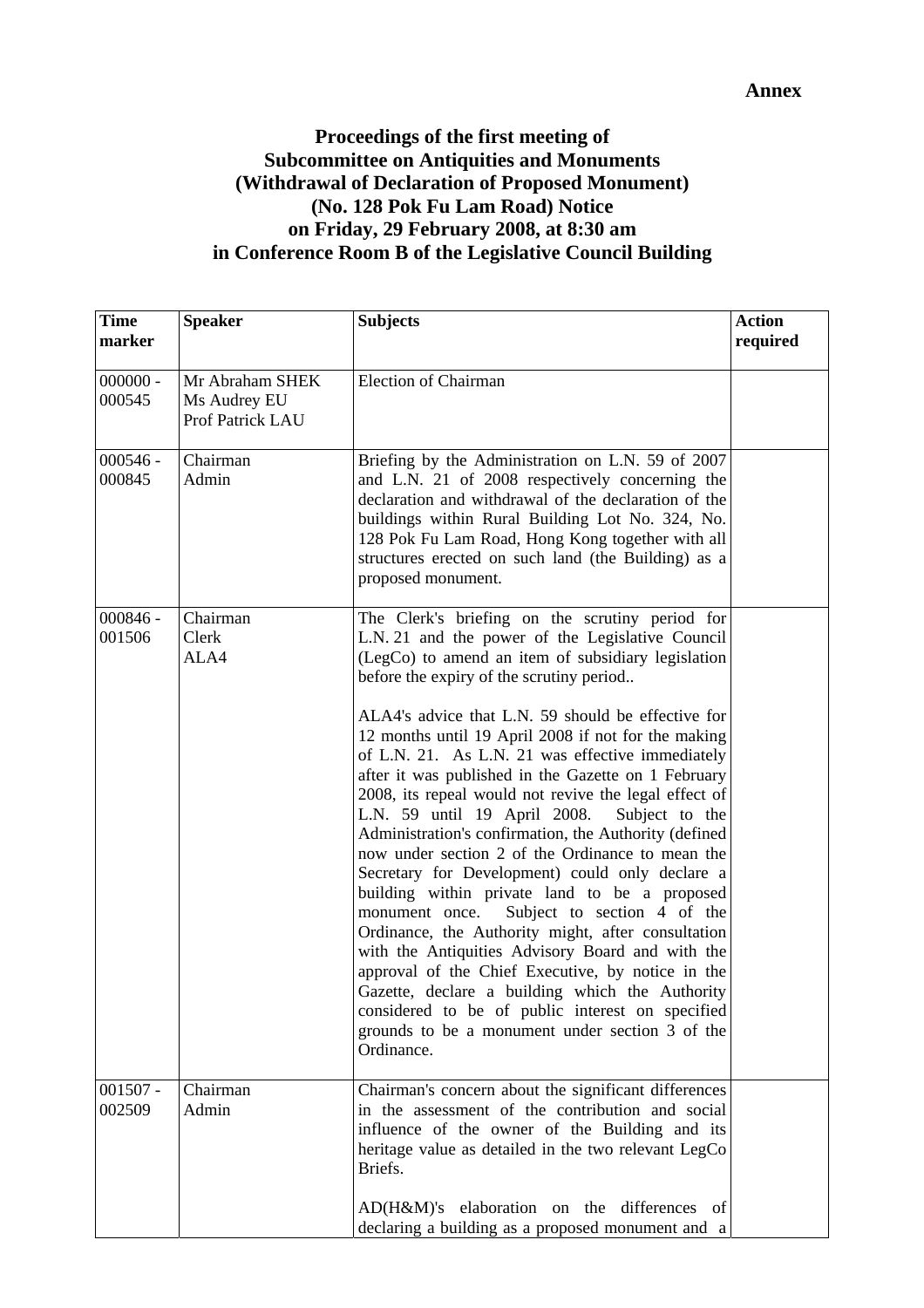| <b>Time</b><br>marker | <b>Speaker</b>                                | <b>Subjects</b>                                                                                                                                                                                                                                                                                                                                                                                                                                                        | <b>Action</b><br>required |
|-----------------------|-----------------------------------------------|------------------------------------------------------------------------------------------------------------------------------------------------------------------------------------------------------------------------------------------------------------------------------------------------------------------------------------------------------------------------------------------------------------------------------------------------------------------------|---------------------------|
|                       |                                               | monument under sections 2A and 3 of the Ordinance<br>respectively and the procedures involved.<br>His<br>explanation on the reasons for the Antiquities<br>Authority not declaring the Building as a proposed<br>monument, having regard to the comprehensive<br>assessment made by the Antiquities and Monuments<br>Office (AMO) and the views of the Antiquities<br>Advisory Board (AAB).                                                                            |                           |
| $002510 -$<br>004412  | Miss CHOY So-yuk<br>Chairman<br>Admin         | Miss CHOY's echo of the Chairman's concern. Her<br>view that an independent expert should be appointed<br>to assess the heritage value of the Building, as in the<br>case of King Yin Lei.                                                                                                                                                                                                                                                                             |                           |
|                       |                                               | AD(H&M)'s explanation on the differences between<br>King Yin Lei and the Building and for the different<br>assessment of the contribution of the Building's<br>owner and its heritage value as contained in the two<br>LegCo Briefs.                                                                                                                                                                                                                                   |                           |
| $004413 -$<br>005058  | Prof Patrick LAU<br>Chairman<br>Admin<br>ALA4 | Prof LAU's declaration of interest as a member of<br>AAB. His enquiry about the redevelopment potential<br>of the Building.<br>$DS(W)1's$ and $AS(P&D)'s$ provision of information<br>on the site area, plot ratio, development restrictions<br>and the rezoning application filed by the owner of the<br>Building to the Town Planning Board which would<br>be considered by Metro Planning Committee on 28<br><b>March 2008.</b>                                     |                           |
| 005059<br>005223      | Miss CHOY So-yuk<br>Chairman                  | Miss CHOY's remark that the King Yin Lei case<br>should be a precedent for dealing with assessment of<br>heritage value of a building.                                                                                                                                                                                                                                                                                                                                 |                           |
| $005224 -$<br>005609  | Mr Alan LEONG<br>Chairman                     | Mr LEONG's indication of non-acceptance of the<br>Administration's explanations.<br>His expression of<br>disappointment with the self-complacent attitude of<br>AMO in assessing the heritage value of the Building.<br>His concern about the use of an administrative means<br>to achieve a political end, as shown in the significant<br>different assessment of the contribution of the owner<br>of the Building and its heritage value in the two<br>LegCo Briefs. |                           |
| $005610 -$<br>010451  | Chairman<br>Miss CHOY So-yuk<br>ALA4          | Miss CHOY's enquiry about the feasible options to<br>protect the Building from demolition.<br>ALA4's<br>reiteration that a repeal of L.N. 21 would not restore<br>the legal effect of L.N. 59.<br>Chairman's suggestion to schedule another meeting<br>to further discuss the matter.                                                                                                                                                                                  |                           |